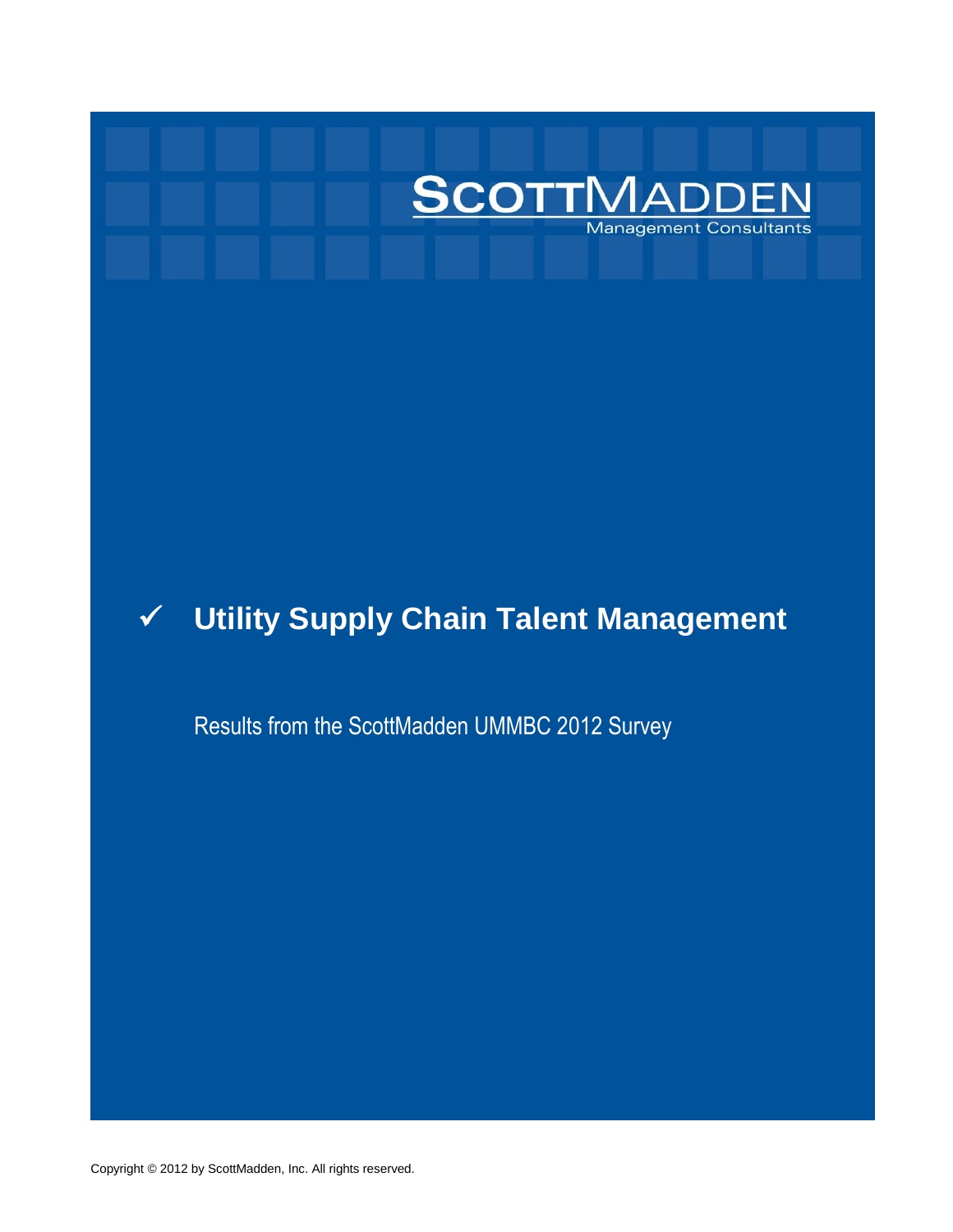Many companies proudly claim that their employees are their most valuable asset. As an organization whose business it is to manage the purchases, stock levels, and provision of critical materials and services on a daily basis, one could argue the supply chain organization should be just as adept at managing its human assets. However, recent studies have shown that external labor market pressures, changes in the characteristics of the labor force, and inter-organizational disconnects (e.g., between HR and supply chain) are among many factors challenging supply chain's ability to field the skilled workforce needed.

To more fully explore talent management issues within utility supply chain organizations, ScottMadden, Inc., in collaboration with members of the Utility Materials Management Benchmarking Consortium (UMMBC) surveyed supply chain managers in the electric utility industry. This article provides insight into a sample of the results from this survey.

### **The Workforce Situation**

Talent management, broadly defined, is the sum of strategies and activities associated with attracting, developing, positioning, and retaining an organization's talent. This includes talent sourcing strategies, training and development efforts, succession planning, and performance management, among others. Just as the organization sets annual strategic objectives and financial plans, it must also incorporate planning efforts to identify the human resources that will be required to execute effectively the company's plan.

In the world we find ourselves in today, supply chain organizations are faced with the need to re-tool their talent to take better advantage of new technology, adapt to regulatory changes, support corporate initiatives, and meet increasing customer demands. Add to the equation, an aging industry workforce (among the highest of all industries in the United States) and a new generation of workers with different expectations and aspirations, and the talent environment becomes quite complex. For supply chain organizations, the greatest impact of the situation will be the loss of knowledge and experience. One example of this can be seen in the category manager role. These individuals typically have deep relationships with suppliers, as well as internal customers, and possess extensive technical expertise of the goods and services they manage. The critical skills of this position must often be "grown" internally versus acquired externally. Additionally, the loss of key internal customer resources (e.g., technical and engineering roles), who play an essential role in maintaining consistent specifications and partnering with their supply chain counterparts to source and manage key parts, equipment, and services, will create a gap that supply chain must deal with and potentially help fill.

Although the current business environment has delayed expected retirements and softened the impending "cliff," it did not negate the staffing issues facing supply chain organizations in the utility industry. However, this delay does provide time for supply chain organizations to assess their current situation and strategically plan and prepare for the inevitable changes in staff and the marketplace. This approach for workforce planning has proven to be a significant determinant of an organization's ability to manage effectively its talent—the best companies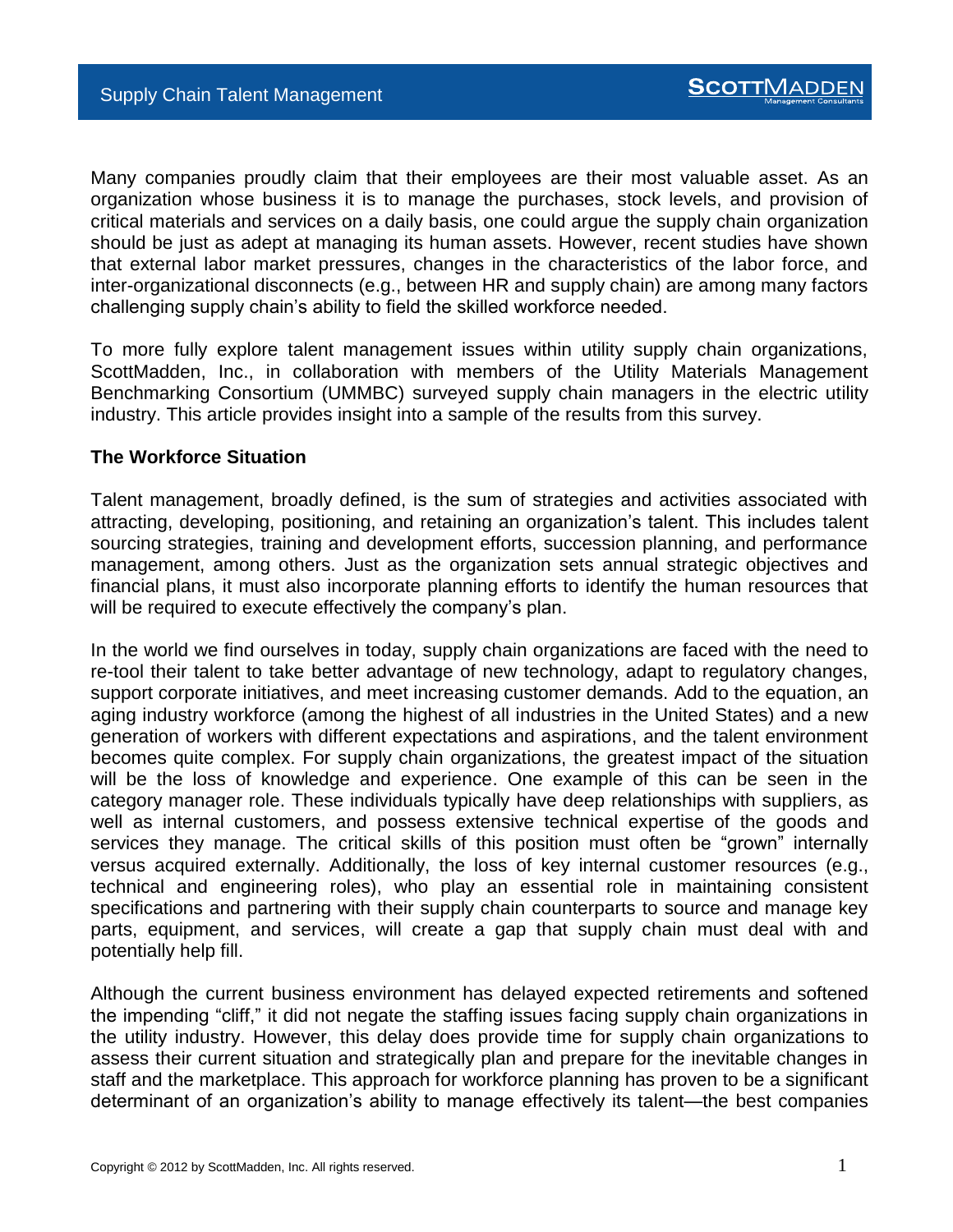Supply Chain Talent Management

have a robust and well-integrated process that aligns the company's workforce with the strategic objectives and plans of the organization.

#### **Supply Chain Talent Survey Results**

The Utility Supply Chain Talent Management Survey was launched in mid-2012 to provide insight into key talent management topics and trends in the utility industry's supply chain function. From the survey, we were able to glean steps organizations are currently taking to address their talent challenges, as well as issues that still need to be tackled.

The initial survey targeted utilities across the United States and Canada, resulting in 31 respondents from 23 organizations. Participant companies in the survey support assets in fossil generation, transmission, and distribution, as well as generation from nuclear, hydro, and renewables. Figure 1 shows the breakdown.





The survey addressed internal and external drivers affecting the future supply chain workforce, challenges organizations are facing managing their current workforce, as well as the steps organizations are taking to address these challenges. Figure 2 on the following page shows the elements captured by the survey.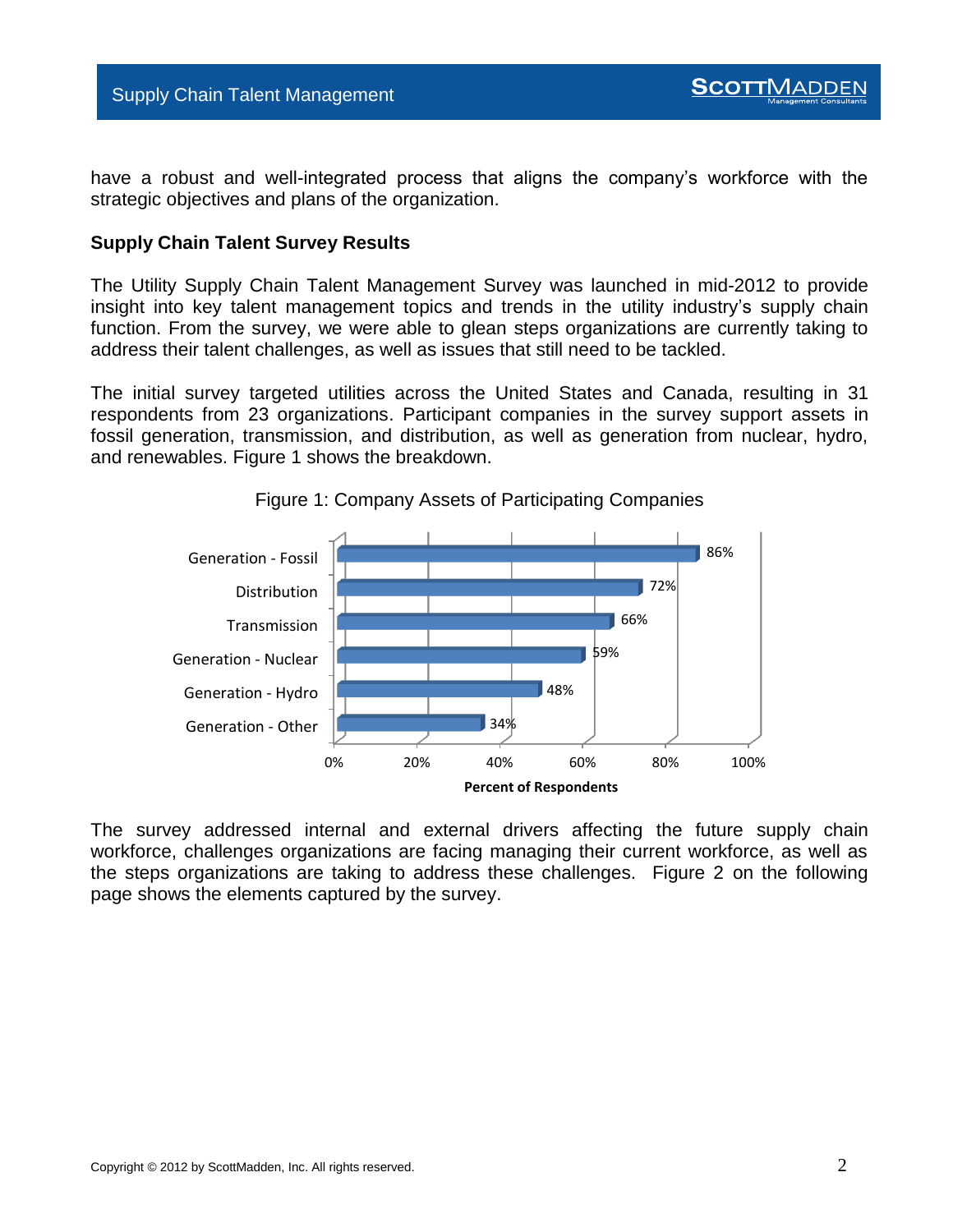

## Figure 2: Supply Chain Survey Model

Participants identified and ranked a number of internal and external drivers affecting supply chain workforce needs, such as technology, regulation, the economy, industry trends, and type of work.





% of overall selections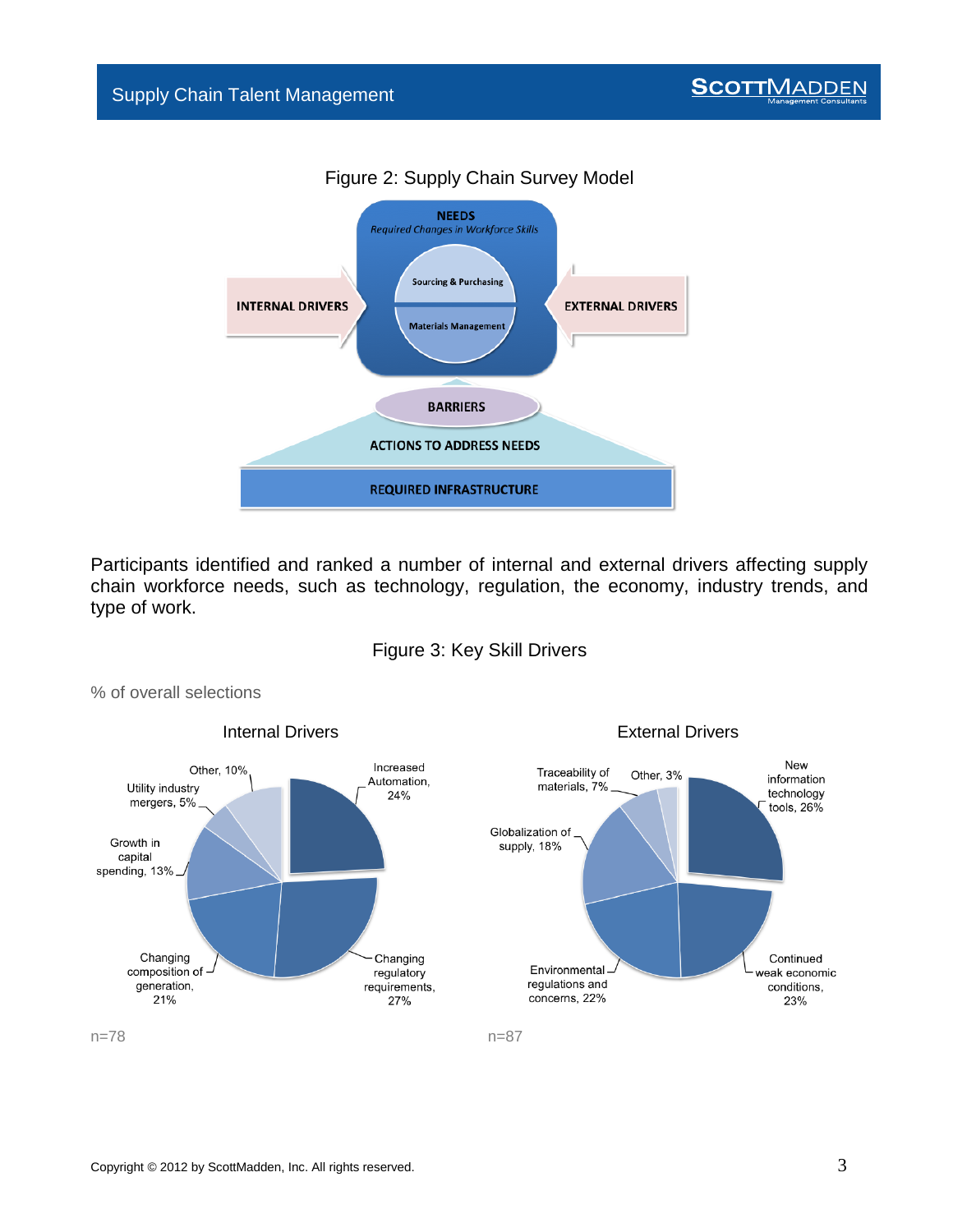Whether considering internal or external drivers, respondents indicated *automation* and *new information technology* are significant. The availability and introduction of *new information technology tools* was the most significant external driver shaping the skills needed in the supply chain organization. It is clear the need for information workers continues to grow in the marketplace and responses seem to indicate the impact on supply chain skills is also significant.

The survey respondents also provided their view of the skills required in two categories: sourcing and procurement and materials management. Participants rated a set of skills in each category from most important to least important. This information provided a weighted ranking within each category, as well as an overall ranking of skills needed within supply chain. A sample of these skills and related internal/external drivers has been included in Figure 4.

| <b>Skills Needed</b>                                          | <b>Skill</b><br>Rank <sup>1</sup> | Related Driver <sup>2</sup>                      |
|---------------------------------------------------------------|-----------------------------------|--------------------------------------------------|
| Knowledge of inventory optimization<br>methods and techniques |                                   | Economic conditions                              |
| Ability to use new technologies                               |                                   | New information<br>technology tools              |
| Ability to perform vendor analysis                            |                                   | Economic conditions /<br>globalization of supply |
| Knowledge of environmental regulations                        | 9                                 | Environmental<br>regulations                     |

### Figure 4: Sample – Ranking of Skills Needed

<sup>1</sup> Overall combined rank between Sourcing and Procurement and Materials Management. Weighted ranking is based on respondents ranking of each skill from most to least important

 $2$  Statistical correlations between drivers and skill needs has not been completed at this time

The responses to required skills in materials management and sourcing and procurement show an overall priority for skills that involve analysis and optimization. Related skills received the highest number of most important and second-most important scores. Based on the high rank assigned to *new technology* and *automation* drivers, it should not be a surprise to see that *ability to use technology* ranked as a key attribute for employees. Participants in the survey received a detailed chart, including the priority selections (most important to least important) for each skill in the survey.

Ongoing management of talent in supply chain organizations was also a challenging area identified in the survey. When asked about talent acquisition for the supply chain function, participants indicated that *corporate recruiting (professional and campus)* is the most common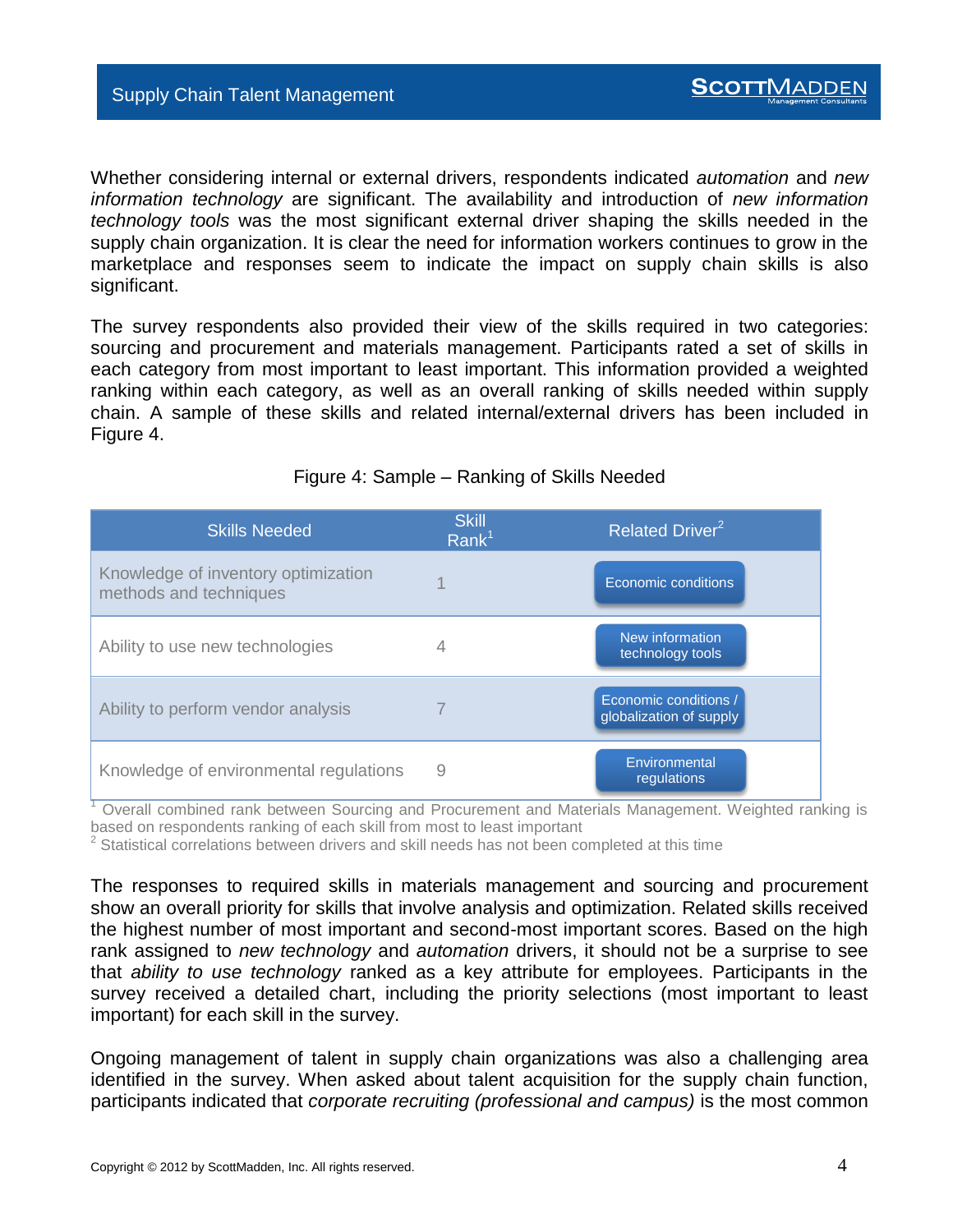support received by supply chain organizations at 67% of respondents. Third party recruiting sources are used by very few organizations compared to *corporate recruiting* and *contingent* workers. The *inability to find qualified candidates* was cited as a significant priority, which raises questions about the effectiveness of existing talent acquisition approaches. In addition, while training and development was identified as a highly desirable and effective means to fulfill an organization's skill needs, the *lack of training and development programs* was identified as a prominent barrier for most utility supply chain organizations. Survey participants evaluated a number of barriers and obstacles affecting the re-skilling of their organization. These are shown below in Figure 5.

| <b>Rank</b>   | <b>Barrier or Obstacle</b>                     | % Indicating most<br>significant issue |
|---------------|------------------------------------------------|----------------------------------------|
|               | Lack of appropriate internal training programs | 26%                                    |
| $\mathcal{P}$ | Inadequate budget for training and development | 16%                                    |
| 3             | Lack of qualified candidates                   | 26%                                    |
| 4             | Lack of sufficient HR infrastructure           | 10%                                    |
| 5             | Candidate disinterest                          | 3%                                     |
| 6             | Recruiting's understanding                     | 3%                                     |
|               | Lack of focus on Supply Chain needs by HR      | 6%                                     |
| $+ - - +$     |                                                |                                        |

Figure 5: Barriers and Obstacles to a "Right-Skilled" Organization

\*'Other' response examples included: collective bargaining restraints, policies/practices limiting external recruitment

Challenges and barriers are to be expected, but what are supply chain organizations doing to overcome these obstacles? The survey results indicate that most organizations are focusing on developing talent internally as their main solution with an emphasis on: *ensuring skills and competencies are clearly defined for each position*; *personal development plans are in place for each employee*; and *developing or acquiring effective training*. Fewer organizations are focusing on *automation*, *external hiring*, and *outsourcing*.

When asked about workforce planning activities, participants indicated that most supply chain organizations are performing some activities. These include regularly *revising their strategic direction* and *performing succession-planning* activities. More than half are *performing gap analyses* and *developing strategies to close talent gaps*. At the same time, less than half of respondents indicated they proactively *forecast future demands*, *assess current workforce supply*, or conduct follow-up to *review closure of talent gaps*. Additionally, 47% indicated that *talent management is only somewhat integrated* with supply chain's workforce planning, while 43% indicate it is *not at all integrated*.

As a result, less than half of respondents do not express confidence that objectives of their workforce plan will be met (Figure 6).